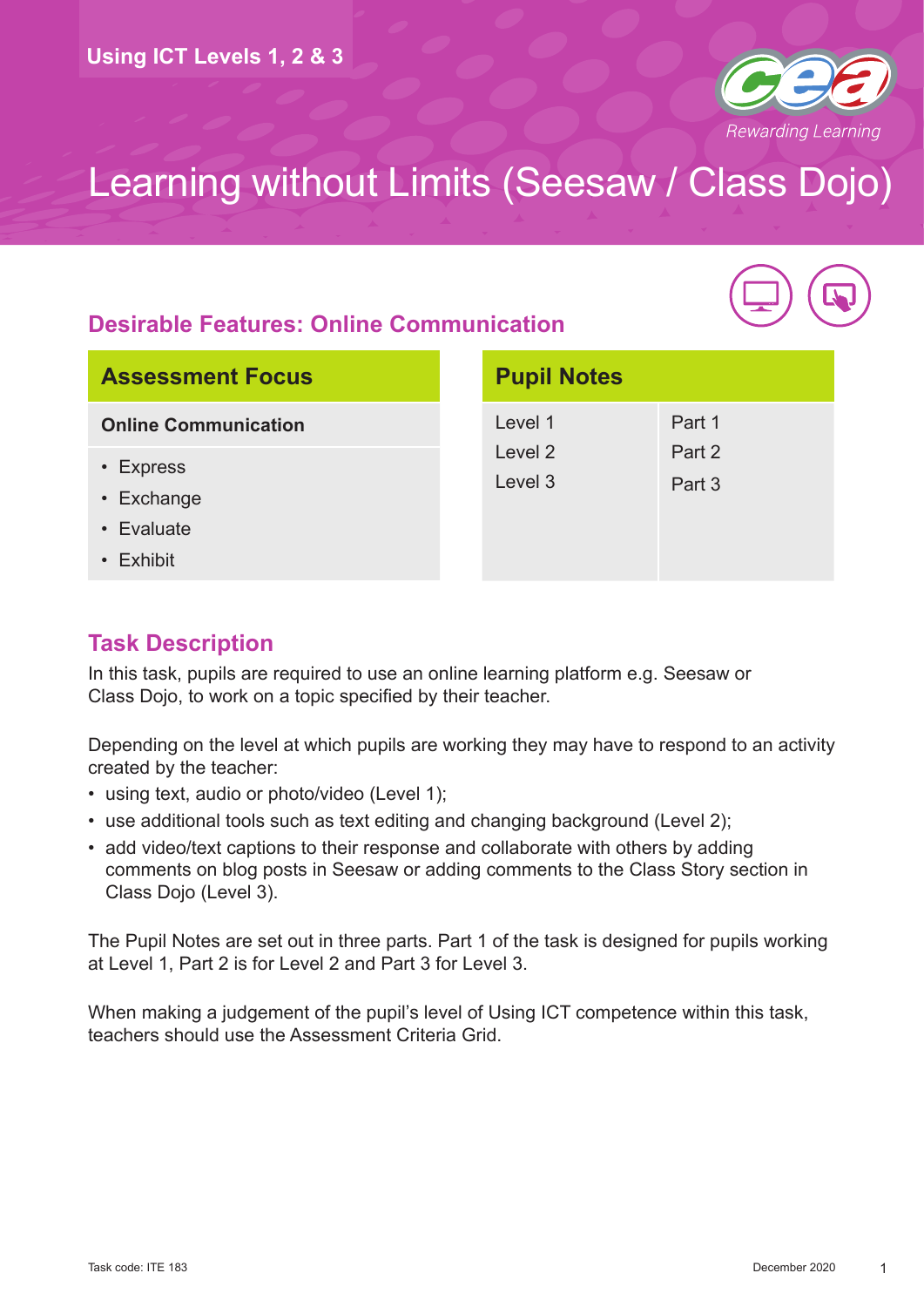

#### **Prior Knowledge/Experience**

Depending on the level at which they are working, pupils should have some experience in some of the following:

- logging on to and navigating through the school's online learning platform e.g Seesaw/Class Dojo;
- using the tools built into the learning platform e.g. taking a photo, recording a video, using editing tools for writing text and drawing;
- uploading a response to an activity to their learning platform;
- knowing how to stay safe online.

#### **Resources**

Suitable software such as:

- Seesaw
- Class Dojo

Other resources

- Smart phone:
- Tablet; or
- Laptop with camera

#### **Managing the Task – Teacher Guidance and activity suggestions**

Pupils should be given opportunities to:

#### **Plan**

Pupils should discuss:

- how to be safe online;
- not sharing logon details; and
- what they do if they encounter anything that is inappropriate.

Pupils should discuss the topic in preparation for taking part in the online activity. They should also decide upon the best method of completing the activity and make decisions about which resources to use, for example, text, images, sound, video etc.

#### **Do**

Pupils should work individually and respond to any **activity\*** set up by their teacher on the online learning platform.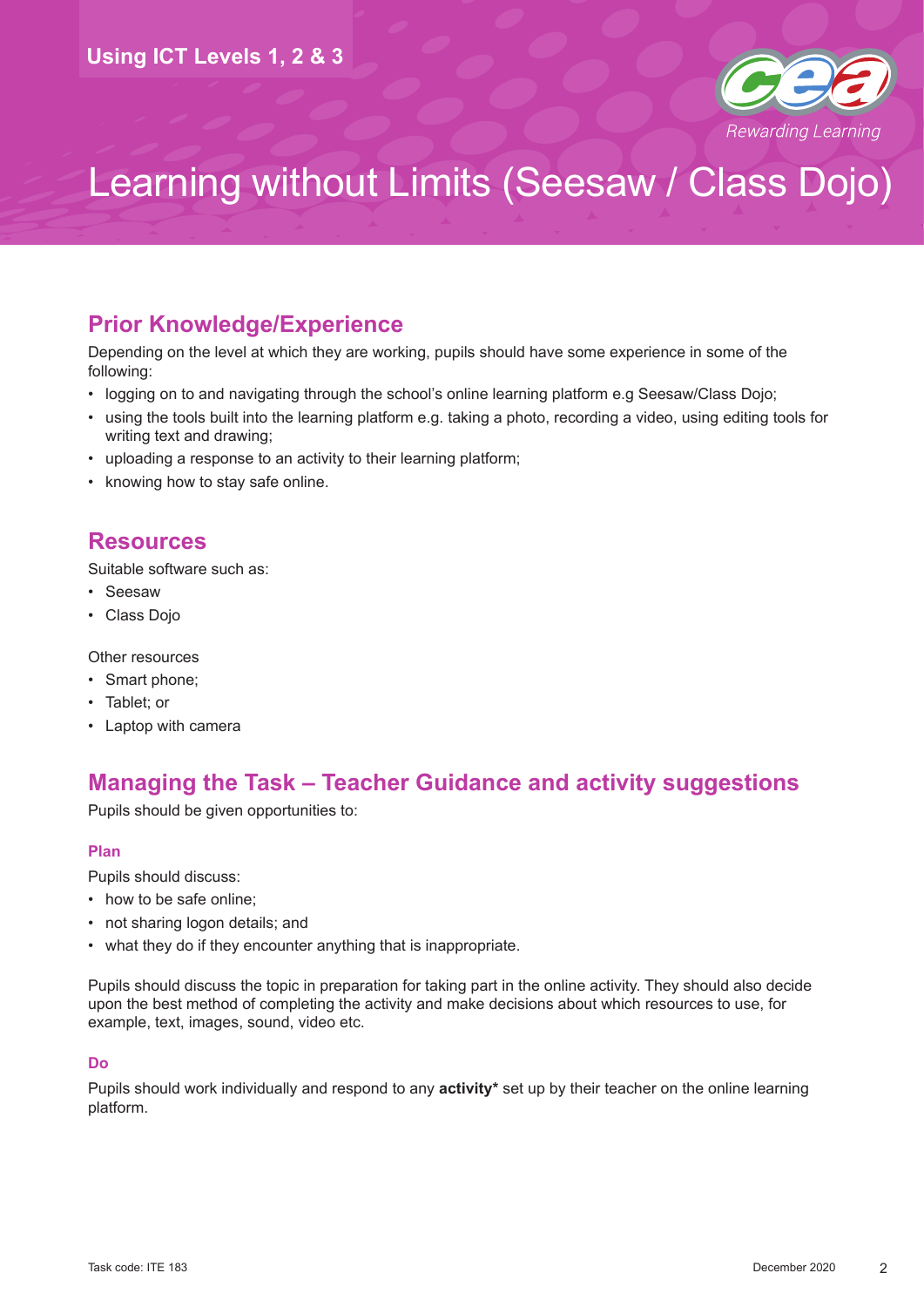

#### **\*Activity suggestions include:**

|                              | <b>Mathematics and</b><br><b>Numeracy</b>                                                                                                                                                                                                                                                                                                                          | <b>Language and</b><br><b>Literacy</b>                                                                                                                                                     | <b>The World</b><br><b>Around Us</b>                                                                                                                                                                          | <b>PD&amp;MU</b>                                                                                                                                                                                                                                                                                                                                                                                                                       |
|------------------------------|--------------------------------------------------------------------------------------------------------------------------------------------------------------------------------------------------------------------------------------------------------------------------------------------------------------------------------------------------------------------|--------------------------------------------------------------------------------------------------------------------------------------------------------------------------------------------|---------------------------------------------------------------------------------------------------------------------------------------------------------------------------------------------------------------|----------------------------------------------------------------------------------------------------------------------------------------------------------------------------------------------------------------------------------------------------------------------------------------------------------------------------------------------------------------------------------------------------------------------------------------|
| Level 1<br>Part 1            | • A shape hunt around<br>the house looking for<br>simple 2D shapes<br>• Number tracing/<br>number writing                                                                                                                                                                                                                                                          | • Create a drawing of<br>a character in a book<br>you are reading using<br>the pencil tools<br>• Handwriting - tracing<br>outline of letters<br>• Adding beginning<br>sounds to CVC words  | • A scavenger hunt<br>linked to outdoor<br>learning - finding<br>objects in nature                                                                                                                            | • A drawing of how you<br>are feeling or what<br>makes you happy                                                                                                                                                                                                                                                                                                                                                                       |
| Level <sub>2</sub><br>Part 2 | • Interview someone<br>in your family about<br>how they make use of<br>maths every day<br>• 3D scavenger hunt in<br>nature - write about<br>the properties of the<br>shapes to accompany<br>photos                                                                                                                                                                 | • Write and draw a<br>character study from a<br>book you are reading<br>• Record a video from<br>the point of view of a<br>character in a story<br>• Writing/drawing a<br>review of a book | • Writing a diary entry<br>from the point of view<br>of an evacuee and<br>including a drawing/<br>photo<br>• Create instructions on<br>how to design a paper<br>plane                                         | • Writing and drawing<br>about a favourite<br>family memory<br>• Reflecting on targets/<br>goals<br>• Record and/or write<br>about a gratitude<br>• walk around where<br>you live<br>• Try to observe using<br>all of your different<br>senses - what can we<br>hear, see, smell, and<br>feel<br>• Drawing and writing<br>a comic strip linked to<br><b>PDMU</b><br>• Creating a poster<br>focusing on how to<br>keep safe when online |
| Level 3<br>Part 3            | • Explaining to<br>classmates how to<br>complete a task in<br>maths such as finding<br>the perimeter of a<br>rectangle<br>• Annotating photos<br>to show lines of<br>symmetry found<br>around your house/<br>garden<br>• Create an instructional<br>tool using photos and/<br>or video alongside<br>text explaining how to<br>find the perimeter of a<br>rectangle | • Writing and recording<br>a story/poem<br>• Record a video from<br>the point of view of a<br>character in a story                                                                         | • Writing a diary entry<br>from the point of view<br>of a Viking/Ancient<br>Egyptian and including<br>a drawing/photo and/<br>or video<br>• Create instructions<br>on how to complete a<br>Science experiment | • Set some new goals<br>which can use some<br>of your skills and<br>strengths, as well as<br>developing new ones.<br>Think of a goal, who<br>can help you achieve it<br>and what you will do to<br>stick to your goal                                                                                                                                                                                                                  |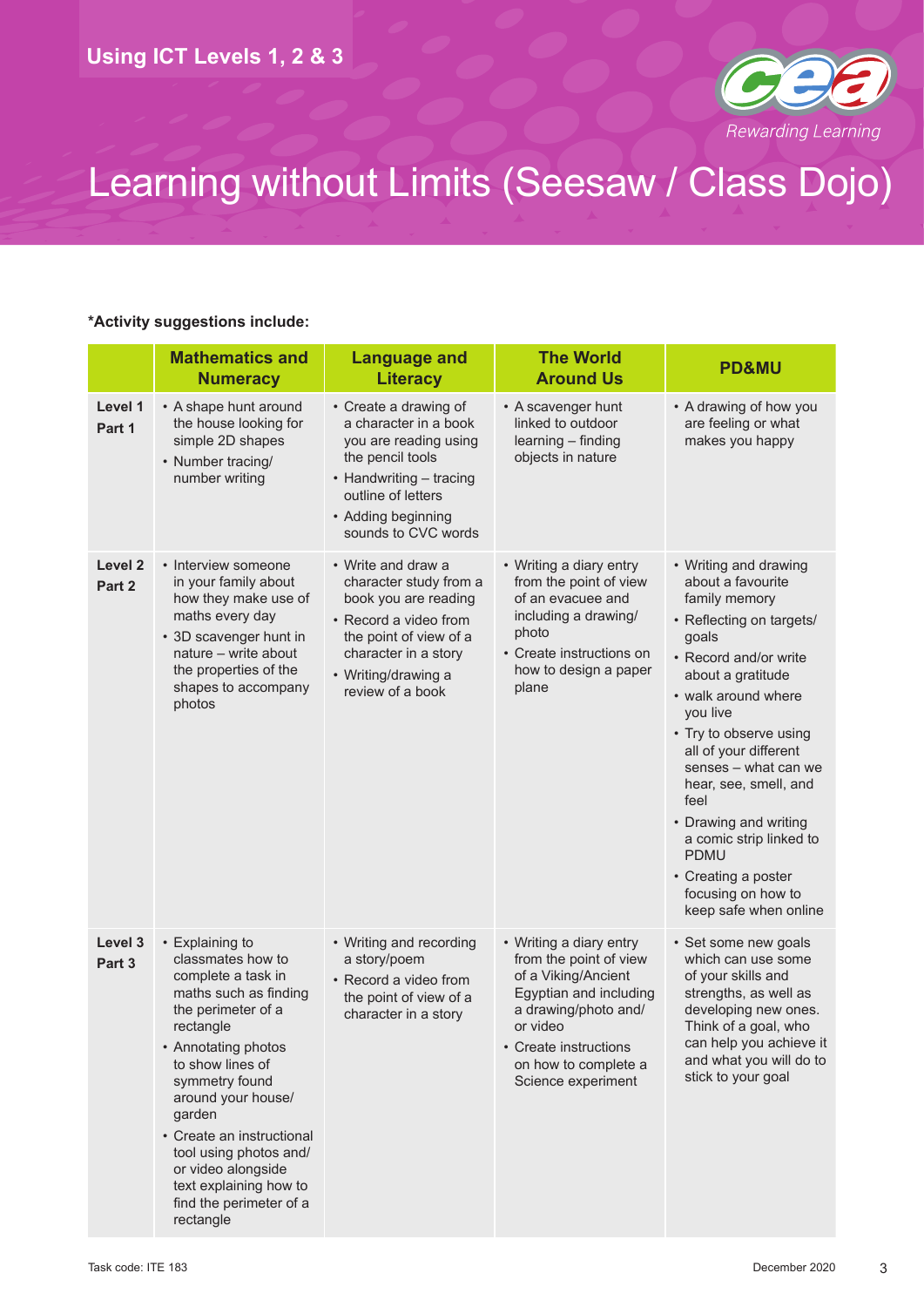

Pupils should use the comments feature to comment on the work of others at Level 3.

#### **Review**

Pupils talk about their experience reflecting on how they completed activities online. They talk about any problems they faced in working online and discuss what they might do differently next time. They make changes to their work where appropriate.

#### **Evidence for External Moderation**

Please include:

- Evidence of teacher planning
- Pupil evaluation
- Screengrab/videos of pupil online communication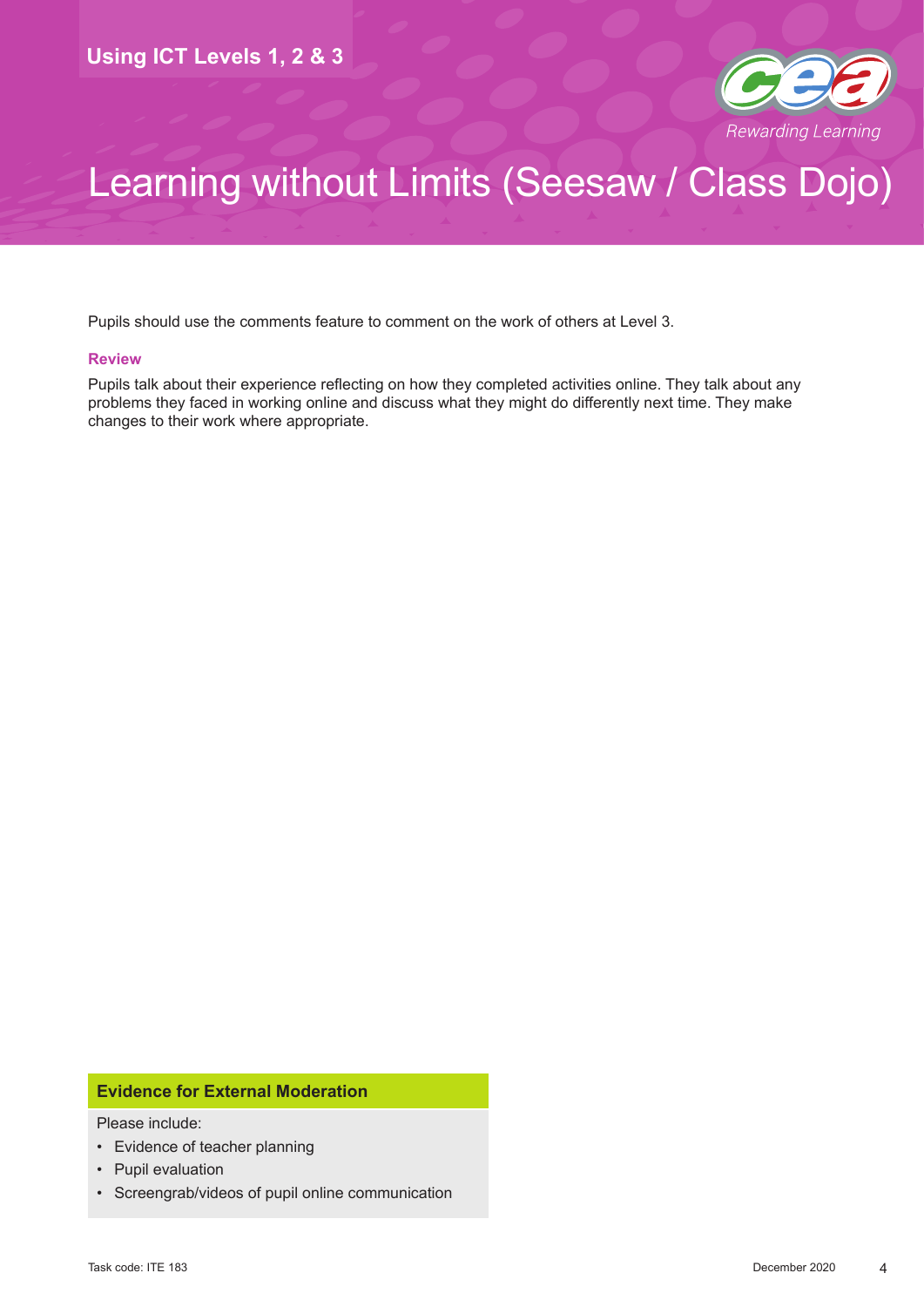

#### **Assessing Pupils' Responses to the Task**

The first column of the Assessment Criteria Grid sets out the Requirements for Using ICT that are covered in this task. Alongside this are the Levels of Progression and the Using ICT Desirable Features for Online Communication at Levels 1, 2 and 3. These Desirable Features have been produced as

guidance for teachers to consider when observing a pupil and assigning a level to a piece of work. When coming to a holistic judgement of the pupil's level of Using ICT competence, teachers should ensure that these Desirable Features are used in conjunction with the Using ICT Levels of Progression.

| <b>Assessment Criteria Grid</b>                                                                                                                                                                           |                                                                                                          |                                                                                      |                                                                                                                                                                                 |  |
|-----------------------------------------------------------------------------------------------------------------------------------------------------------------------------------------------------------|----------------------------------------------------------------------------------------------------------|--------------------------------------------------------------------------------------|---------------------------------------------------------------------------------------------------------------------------------------------------------------------------------|--|
| <b>Using ICT Requirements</b>                                                                                                                                                                             | Level 1                                                                                                  | <b>Level 2</b>                                                                       | Level 3                                                                                                                                                                         |  |
| <b>Express</b><br>• create, develop, present and<br>publish ideas and information<br>responsibly using a range of<br>digital media and manipulate<br>a range of assets to produce<br>multimedia products. | Pupils can:<br>• express ideas by<br>creating pictures and<br>composing text or<br>adding own voiceover; | Pupils can:<br>• create and edit text<br>onscreen, combining<br>images and/or sound; | Pupils can:<br>• communicate and<br>develop ideas by<br>creating and editing text<br>onscreen - combining<br>this with an appropriate<br>selection of images and/<br>or sounds; |  |
| <b>Exchange</b><br>• communicate safely and<br>responsibly using a range of<br>contemporary digital methods<br>and tools, exchanging,<br>sharing, collaborating and<br>developing ideas digitally.        | • know that digital<br>methods can be used to<br>communicate:                                            | • identify and talk about<br>ways of communicating<br>digitally;                     | • use a contemporary<br>digital method to<br>communicate or<br>contribute to a<br>supervised online<br>activity;                                                                |  |
| <b>Evaluate</b>                                                                                                                                                                                           |                                                                                                          |                                                                                      |                                                                                                                                                                                 |  |
| • talk about, review and make<br>improvements to work,<br>reflecting on the process and<br>outcome and consider the<br>sources and resources used,<br>including safety, reliability<br>and acceptability. | • talk about their work;<br>and                                                                          | • talk about how to<br>improve their work; and                                       | • make modifications to<br>improve their work; and                                                                                                                              |  |
| <b>Exhibit</b>                                                                                                                                                                                            |                                                                                                          |                                                                                      |                                                                                                                                                                                 |  |
| • manage and present their<br>stored work and showcase<br>their learning across the<br>curriculum, using ICT safely<br>and responsibly.                                                                   | • print their work.                                                                                      | • save their work.                                                                   | • save using file names<br>and select work to<br>showcase learning<br>digitally.                                                                                                |  |

**Pupils should demonstrate, when and where appropriate, knowledge and understanding of e-safety including acceptable online behaviour.**

5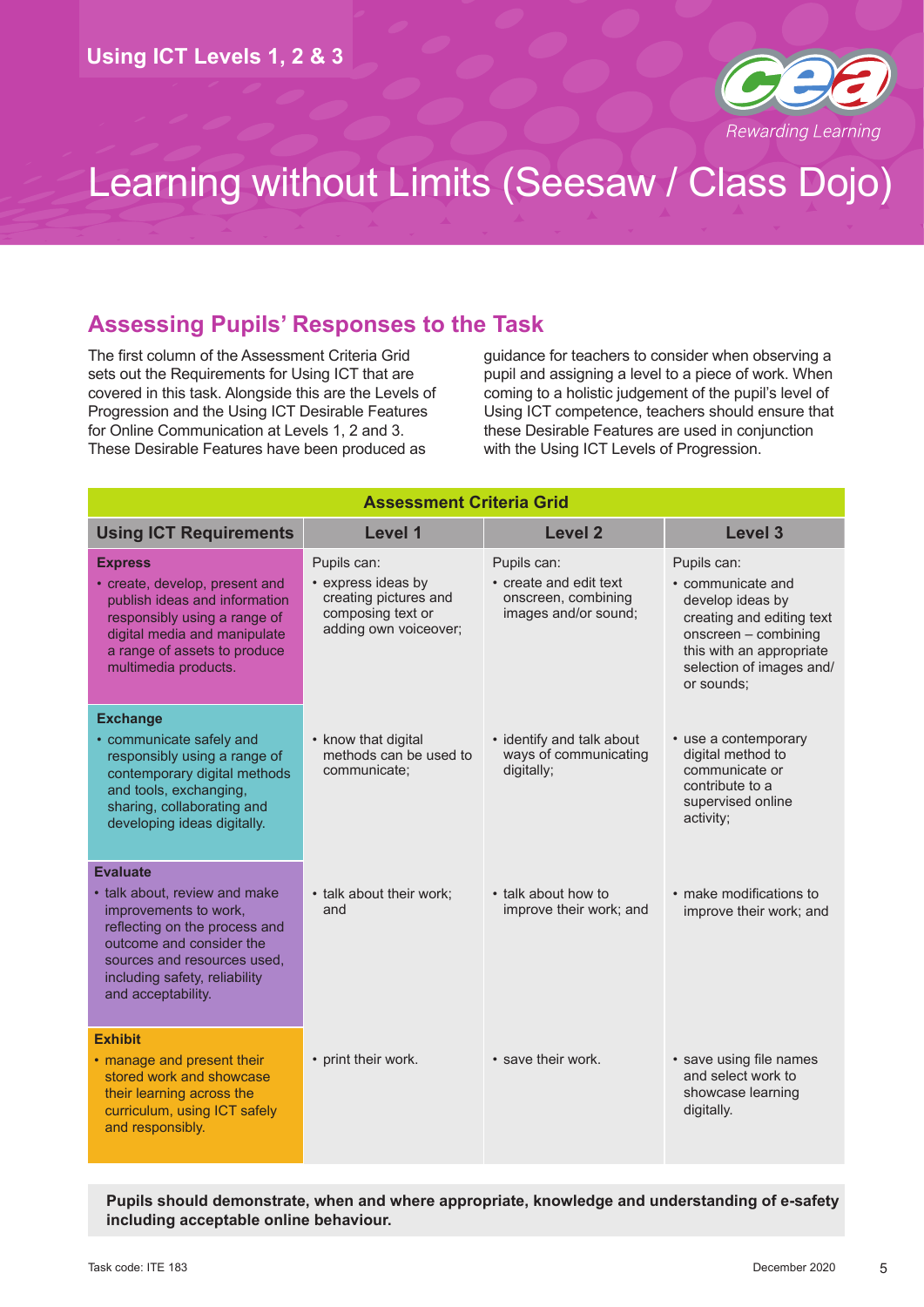

#### **Desirable Features: Online Communication**

#### **Online Communication is where children work together using digital tools to communicate, collect and share ideas to complete a task or create something new.**

Some examples of online collaboration in the Primary Classroom are:

- Video conferencing
- Emails
- Blogging
- Using discussion boards to share ideas
- Using online functions such as commenting to leave opinions on others' work
- Collaborating on a shared document
- Creating material online together
- Sharing work within a Virtual Learning Environment (VLE)
- Using Cloud-based tools to store organise, complete, share and submit work
- Sharing materials eg work such as images or written activities to a wider audience.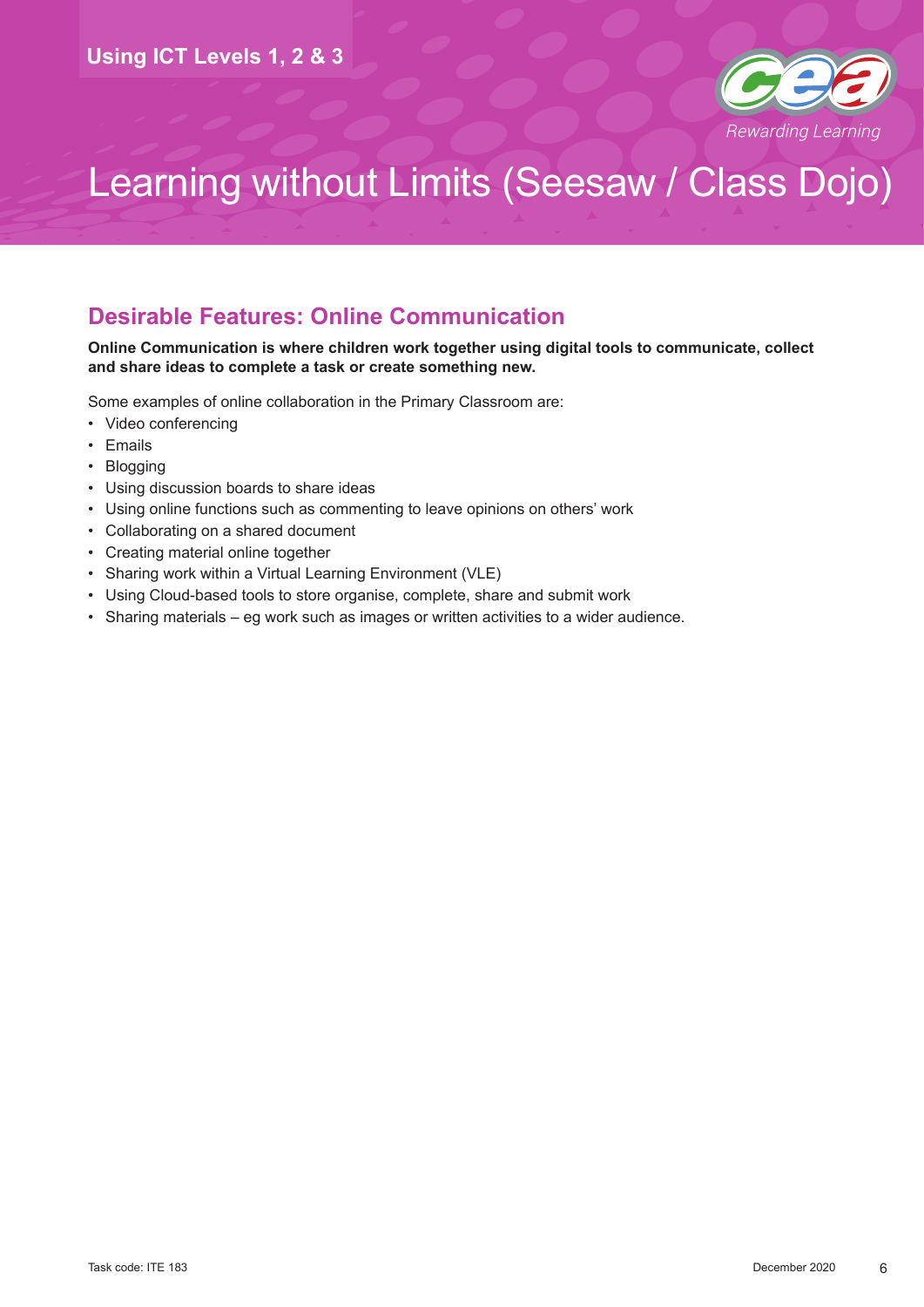

| <b>Desirable Features</b>                                                                                       |                                                                                                                                           |                                                                                                       |  |  |  |
|-----------------------------------------------------------------------------------------------------------------|-------------------------------------------------------------------------------------------------------------------------------------------|-------------------------------------------------------------------------------------------------------|--|--|--|
| <b>Online Communication:</b><br>Level 1                                                                         | <b>Online Communication:</b><br><b>Level 2</b>                                                                                            | <b>Online Communication:</b><br>Level <sub>3</sub>                                                    |  |  |  |
| Before working online, pupils need to<br>be aware of e-safety practices.                                        | Before working online, pupils need to be<br>aware of e-safety practices.                                                                  | Before working online, pupils need to<br>be aware of e-safety practices.                              |  |  |  |
| <b>Pupils should:</b>                                                                                           | <b>Pupils should:</b>                                                                                                                     | <b>Pupils should:</b>                                                                                 |  |  |  |
| • know that ICT can be used to<br>communicate with others;<br>• view and discuss the CEOP                       | • talk about how to keep safe and<br>demonstrate appropriate online<br>behaviour using suitable materials such                            | • view and discuss e-safety materials<br>such as the CEOP Thinkuknow<br>age-related activities;       |  |  |  |
| Thinkuknow (or equivalent)<br>age-related activities;                                                           | as the CEOP Thinkuknow<br>age-related activities;                                                                                         | • increase awareness of fake news<br>and learn how to assess what they                                |  |  |  |
| • discuss how they have used ICT to<br>communicate;                                                             | • explore what cyberbullying means and<br>what to do if they encounter it;                                                                | read online;<br>• learn skills to help determine if                                                   |  |  |  |
| · explore scenarios in class about<br>staying safe when they communicate                                        | • understand the need to keep personal<br>information and passwords private;                                                              | something is real or fake;<br>• develop knowledge of the impact                                       |  |  |  |
| online;<br>• give examples of when they need                                                                    | • recognise the need for a secure<br>password;                                                                                            | of online reputation and how<br>technology can have a negative                                        |  |  |  |
| permission to do something online<br>and describe why this is important.                                        | • know that if they share information                                                                                                     | impact on people's lives;                                                                             |  |  |  |
| The bullet points below describe                                                                                | online it leaves a digital footprint or trail;<br>• understand that keyword searching is an<br>effective way to locate online information | • understand that in gaming and<br>other online forums, not everyone<br>is who they say they are; and |  |  |  |
| what is appropriate at this level.<br>Pupils should cover a combination,                                        | and how to select keywords to produce<br>the best search results:                                                                         | • increase awareness of healthy<br>screen time.                                                       |  |  |  |
| but do not have to cover everything.                                                                            | • realise that not all websites are equally                                                                                               |                                                                                                       |  |  |  |
| If using Seesaw, ClassDojo or email<br>(or equivalent), pupils should:                                          | good sources of information.                                                                                                              | The bullet points below describe<br>what is appropriate at this                                       |  |  |  |
| • know that they, or their parents<br>or teachers, can interact and                                             | The bullet points below describe what<br>is appropriate at this level. Pupils<br>should cover a combination, but do not                   | level. Pupils should cover a<br>combination, but do not have to<br>cover everything.                  |  |  |  |
| communicate using text, pictures,<br>video and sound, for example see                                           | have to cover everything.                                                                                                                 | If using Seesaw, ClassDojo, C2k                                                                       |  |  |  |
| the teacher send a message to<br>parents and the parents reply;                                                 | If using Seesaw, ClassDojo, C2k<br>Newsdesk (or equivalent), pupils should:                                                               | Newsdesk (or equivalent), pupils<br>should:                                                           |  |  |  |
| • use the talk or video function on a<br>phone or tablet to talk to someone<br>else;                            | • know that they, or their parents or<br>teachers, can interact using text,<br>pictures, video or sound on a range of                     | • post to the Student Journal<br>(Seesaw), portfolio (ClassDojo or<br>School Reporter section on C2k  |  |  |  |
| • use the Add Response or Portfolio<br>button on Seesaw or ClassDojo to<br>complete an activity assigned by the | devices such as laptop, tablet, phone,<br>computer or smart TV;                                                                           | Junior Newdesk), uploading a<br>combination of photo, video, note,<br>voice recording and/or text;    |  |  |  |
| teacher such as sending a video of<br>the pupil reading a story to a member                                     | • access and respond to a teacher-<br>created online activity and upload to<br>portfolio or journal using a range of tools,               | • draw a picture using pen tools and<br>eraser, changing background and                               |  |  |  |
| of their family, creating a drawing<br>to accompany a story or looking for<br>geometric shapes around the home  | for example draw a picture using the<br>pen and eraser tools, record audio using                                                          | adding shapes;<br>• add a voice or text caption to their                                              |  |  |  |
| and adding some facts about each                                                                                | the microphone, record a video or take<br>a picture using the camera, write a note                                                        | post:<br>add a relevant and appropriate                                                               |  |  |  |

using text changing colour and style or add shapes or change background on their response to the teacher activity; • send a comment on a story to the Junior

Newsdesk.

• add a relevant and appropriate comment on a blog post or on other people's work.

Seesaw.

• photograph their own class work and, with help, share it with their family or school using an app such as

one;

7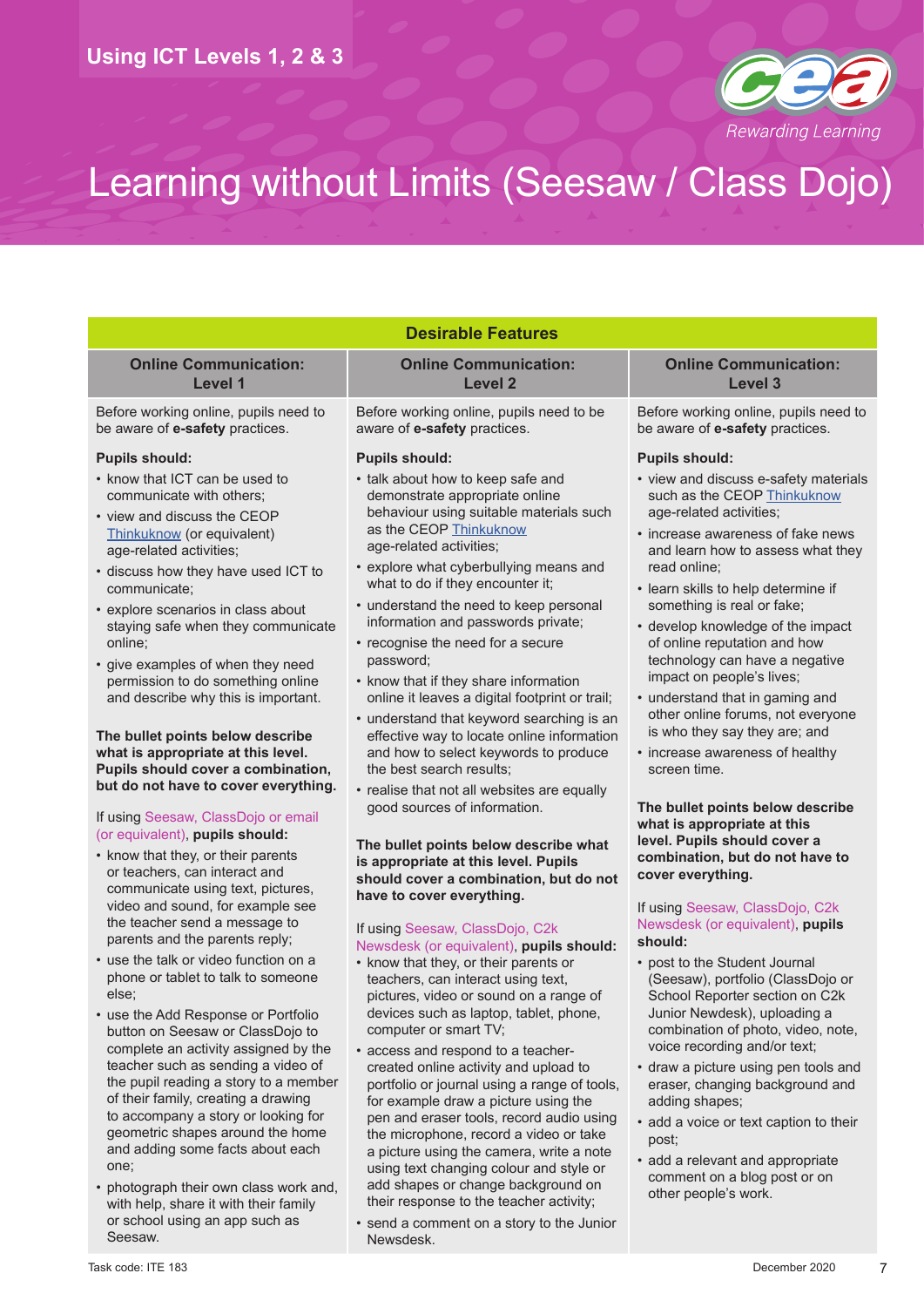# **Learning without Limits**

## **Part 1**

- This task is based on a topic you are learning about in school.
- Your teacher will have created a profile for you on your school's online learning platform.
- Log on to the online learning platform with the help of a parent/guardian.
- Navigate to the area where the activity has been assigned for you to complete.
- Read the information about what to do with the activity.
- Complete the activity by using the tools within the online learning app and send your activity back to the teacher.
- Log back on and look at any feedback from your teacher.
- Reflect on what went well with this activity and what you could do differently next time.

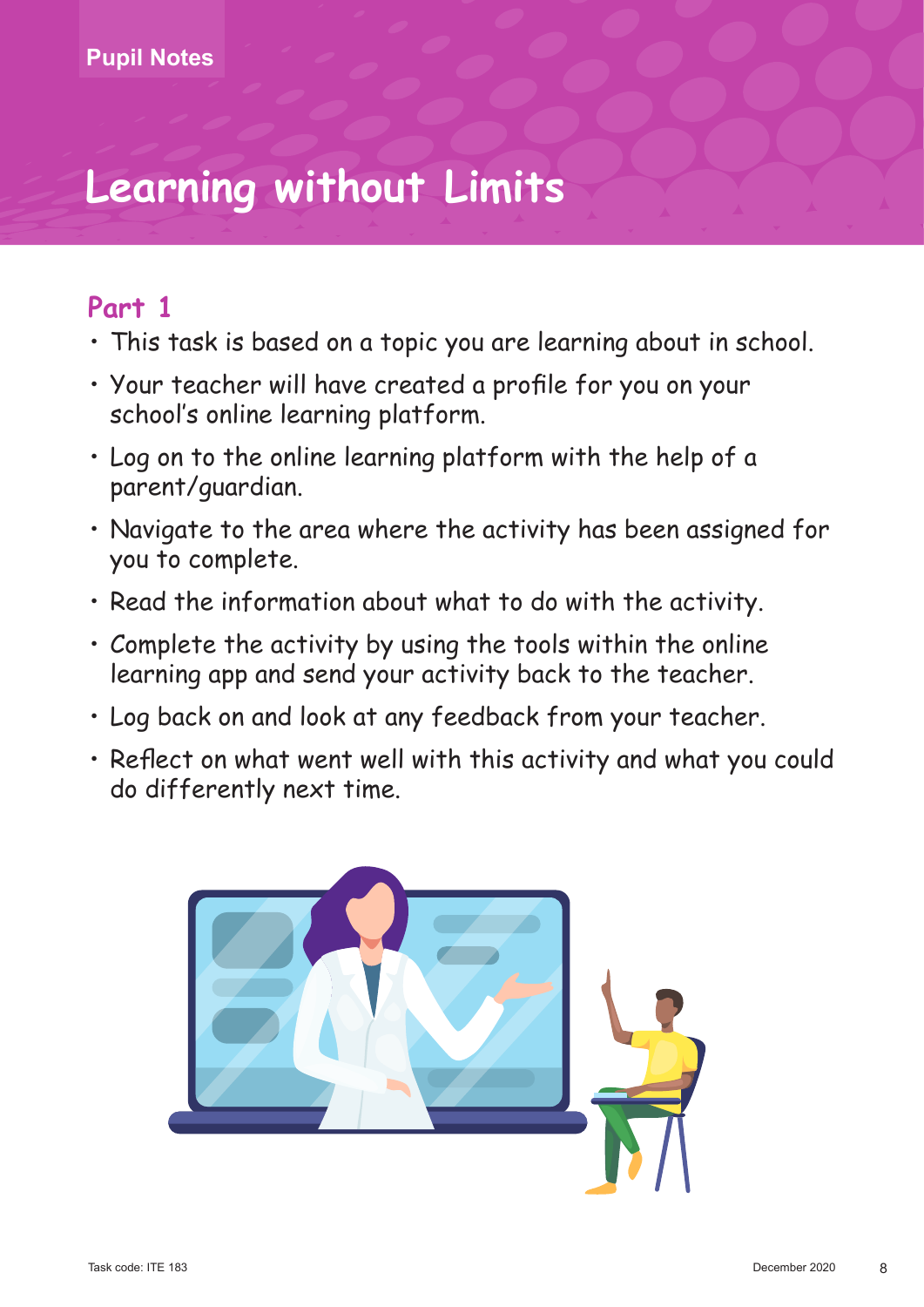# **Learning without Limits**

## **Part 2**

- This task is based on a topic you are learning about in school.
- Your teacher will have created a profile for you on your school's online learning platform e.g. Seesaw/Class Dojo.



- • Log on to the online learning platform.
- Navigate to the area where the activity has been assigned for you to complete.
- • Read the information about what to do with the activity.
- • Complete the activity by using the tools within the online learning app and send your activity back to the teacher.
- • Make use of a wide range tools for example the pen editing tools and eraser, changing text colour. If using the camera tool – add text to accompany the picture/ video.
- • Log back on and look at any feedback from your teacher.
- • Reflect on what went well with this activity and make any changes as recommended by your teacher.